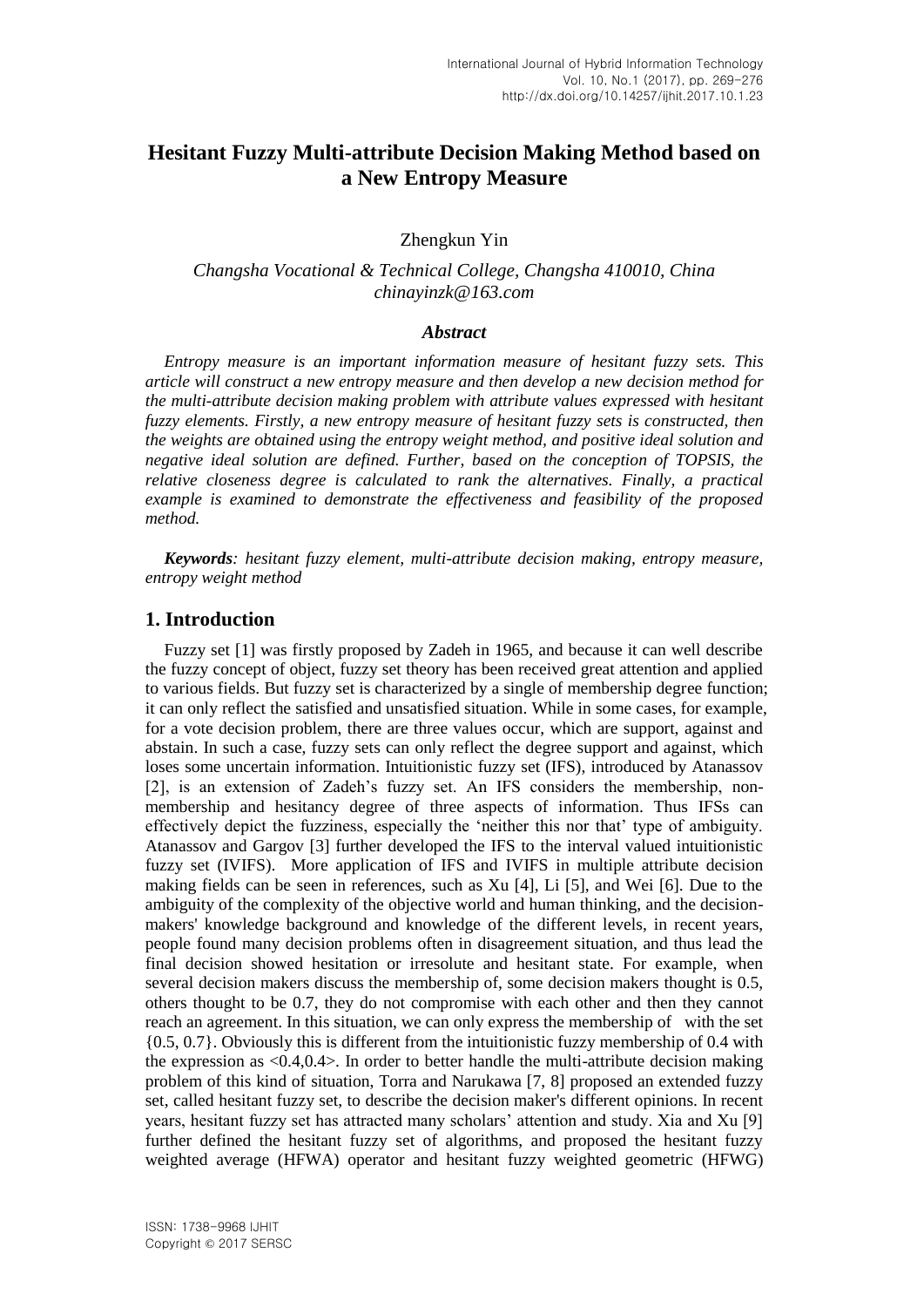operators *etc.* Xu and Xia [10] defined hesitant fuzzy sets distance and similarity, and Xu and Zhang [11] considered the hesitant fuzzy multiple attribute decision making problems based on TOPSIS method; Zhang and Wei [12] studied the hesitant fuzzy multiple attribute decision making problems with VIKOR method and TOPSIS method. Entropy measure is an important measure for fuzzy set. Many methods have been proposed for constructing entropy measures for fuzzy sets and IFS, but little discussion is given for hesitant fuzzy set ([12-15]). In this paper, we shall develop a new entropy measure for IFSs and define the notions of positive ideal HFS and negative ideal HFS, and then apply the entropy measure to multiple attribute decision making based on hesitant fuzzy information.

The rest of this paper is organized as follows. In Section 2, the basic concepts and operations of hesitant fuzzy sets are firstly recalled, and then a new hesitant fuzzy entropy measure is constructed. In Section 3, a new decision making method is proposed based on the new hesitant fuzzy entropy measure. A practical example is given to demonstrate the feasibility and effectiveness of the proposed decision making method in Section 4. Finally, a conclusion is given in Section 5.

# **2. Preliminary Knowledge**

The preliminary definitions and lemmas are given as below.

Torra and Narukawa [7] firstly introduced the concept of hesitant fuzzy sets (HFSs) as follows.

**Definition 1** [7, 8]. Let  $X$  be a universe set, a hesitant fuzzy set  $A$  in  $X$  is in terms of a function that when applied to  $X$  returns a subset of  $[0,1]$ , which can be represented as the following mathematical symbol:

$$
A = \{ \langle x, h_A(x) \rangle \mid x \in X \}
$$

where  $h_A(x)$  is a set of some values in [0,1], denoting the possible membership degrees of the element  $x \in X$  to the set A. For convenience, Xia and Xu [10] named  $h_A(x)$  a hesitant fuzzy element, and briefly denote it as HFE. Especially, if there is only one value in  $h_A(x)$ , then the hesitant fuzzy set reduces to the fuzzy set. That is to say fuzzy sets are a special type of hesitant fuzzy sets; therefore, the theory for hesitant fuzzy sets can also be applied to fuzzy sets.

It is noted that the number of values in different HFEs may be different, let  $l(h)$  be the number of values in *h* . We can also find that the values in an HFE are out of order; we can arrange them in any order. For an HFE *h*, let  $\sigma$ :(1,2,...,*n*)  $\rightarrow$ (1,2,...,*n*) be a permutation satisfying  $h_{\sigma(j)} \leq h_{\sigma(j+1)}$ ,  $j = 1, 2, ..., l(h) - 1$ .

**Definition 2** [7, 8]. Given an HFE  $\alpha$ , the complement set of  $\alpha$  is defined as

$$
\alpha^c = \bigcup_{\gamma \in \alpha} \{1 - \gamma^{\lambda}\}.
$$

Entropy measure is an important information measure for fuzzy set. Entropy measures have wide applications in various fields, such as pattern recognition, clustering analysis, approximate reasoning, image processing, and decision making [16-19]. But little research has been done about hesitant fuzzy entropy measure. To construct a new hesitant fuzzy entropy measure, we firstly recall the axiomatic definition of entropy for HFEs which firstly given by Xu and Xia [14].

**Definition 3** [14]. An entropy on HFE  $\alpha$  is a real-valued function  $E: H \rightarrow [0,1]$ , satisfying the following axiomatic requirements:

(P1)  $E(\alpha) = 0$ , if and only if  $\alpha = 0$  or  $\alpha = 1$ 

(P2)  $E(\alpha) = 1$ , if and only if  $\alpha_{\sigma(j)} + \alpha_{\sigma(l-j+1)} = 1$ , for  $j = 1, 2, ..., l$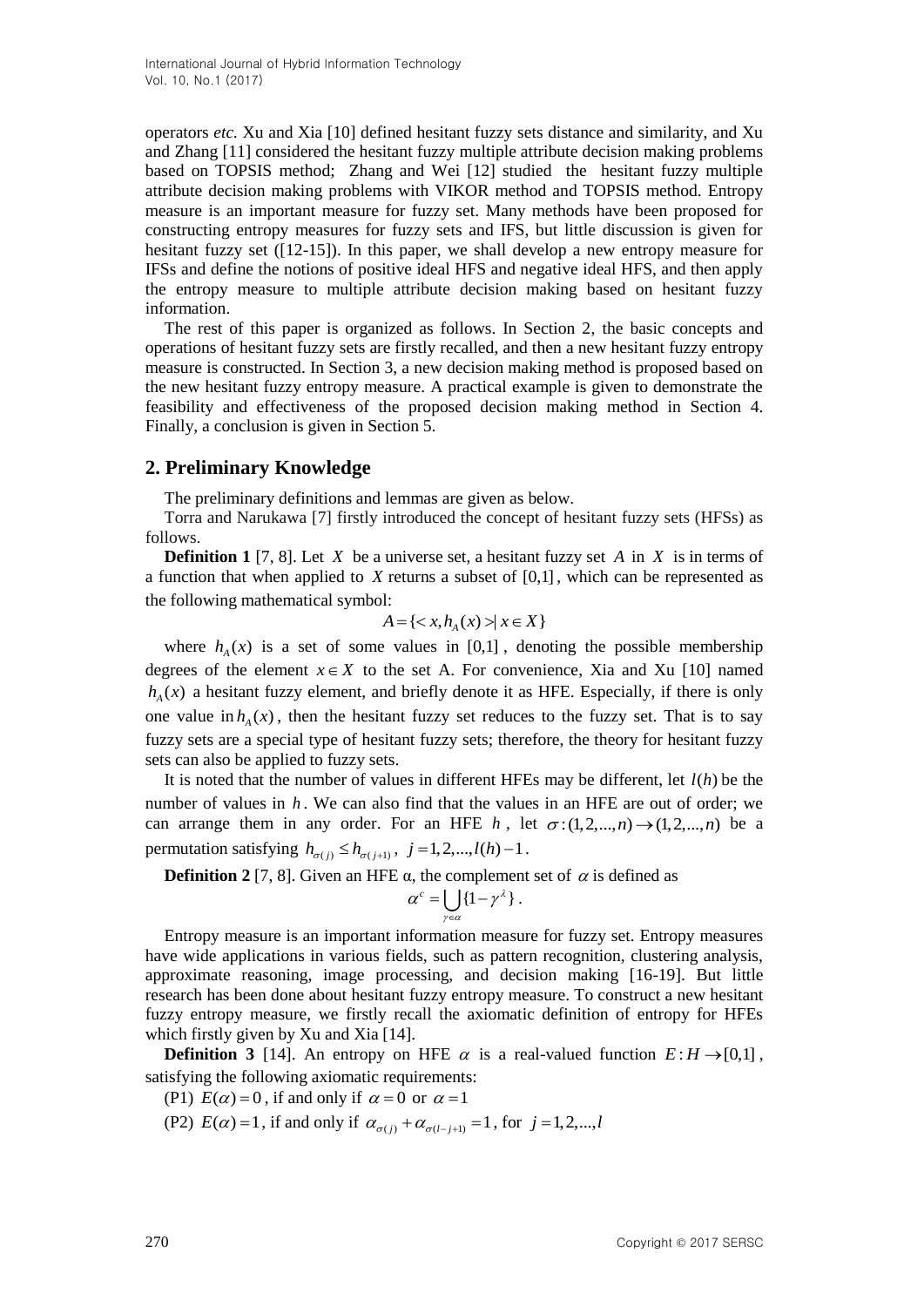(P3)  $E(\alpha) \le E(\beta)$ , if (i)  $\alpha_{\sigma(j)} \le \beta_{\sigma(j)}$  for  $\beta_{\sigma(j)} + \beta_{\sigma(l-j+1)} \le 1$  or (ii)  $\alpha_{\sigma(j)} \ge \beta_{\sigma(j)}$ , for  $\beta_{\sigma(j)} + \beta_{\sigma(l-j+1)} \ge 1, j = 1,2,...,l$ ;

(P4)  $E(\alpha) = E(\alpha^c)$ .

Motivated by the entropy measures for fuzzy sets, we can construct some entropy formulas based on Definition 3 as follows:

s follows:  
\n
$$
E(\alpha) = \frac{1}{l} \sum_{j=1}^{l} \frac{2\alpha_{\sigma(j)} (1 - \alpha_{\sigma(l-j+1)})}{\alpha_{\sigma(j)}^2 + (1 - \alpha_{\sigma(l-j+1)})^2}
$$
\n(1)

**Theorem 1** Let  $\alpha$  be a HFE, then the above measure  $E(\alpha)$  is hesitant fuzzy entropy.

**Proof**. Obviously,  $E(\alpha) \in [0,1]$ , then in the following discussion, we will prove the measure  $E(\alpha)$  satisfies the axiomatic requirements in definition 3.

(P1) Obviously, when  $\alpha = 0$  or  $\alpha = 1$ ,  $E(\alpha) = 0$ .

Now, suppose  $E(\alpha) = 0$ , then we have  $\alpha_{\sigma(j)}(1 - \alpha_{\sigma(l-j+1)}) = 0$ ,

Hence,  $\alpha_{\sigma(j)} = 0$  or  $\alpha_{\sigma(l-j+1)} = 1, j = 1,2,...,l$ .

(P2) If  $\alpha_{\sigma(j)} + \alpha_{\sigma(l-j+1)} = 1$ , for  $j = 1, 2, ..., l$ , it is easily to see that  $E(\alpha) = 1$ .

Now, suppose 
$$
E(\alpha) = 1
$$
, then we have 
$$
\frac{2\alpha_{\sigma(j)}(1 - \alpha_{\sigma(l-j+1)})}{\alpha_{\sigma(j)}^2 + (1 - \alpha_{\sigma(l-j+1)})^2} = 1,
$$

which is equivalently with  $\alpha_{\sigma(j)} + \alpha_{\sigma(l-j+1)} = 1$ , for  $j = 1, 2, ..., l$ .

(P3) Construct function  $f(x, y)$  as

 $(x, y) = \frac{2x(1 - y)}{x^2 + (1 - y)^2}$  $\overline{(1 - y)}$  $f(x, y) = \frac{2x(1 - y)}{x^2 + y^2}$  $x^2 + (1 - y)$  $=\frac{2x(1-y)}{x^2+(1-y)^2}$ , where  $x, y \in [0,1]$ 

Taking the partial derivative of  $f(x, y)$  with respect to x and y, respectively, yields<br>  $\frac{\partial f(x, y)}{\partial x} = \frac{2(1 - y)(1 - y + x)(1 - y - x)}{1 - y - x}$ 

$$
\frac{\partial f(x, y)}{\partial x} = \frac{2(1 - y)(1 - y + x)(1 - y - x)}{[x^2 + (1 - y)^2]^2}
$$
 (2)

and

$$
\frac{\partial f(x, y)}{\partial y} = \frac{2x(1 - y + x)(1 - y - x)}{[x^2 + (1 - y)^2]^2}
$$
\n(3)

By Equation (2) and Equation (3), when  $x, y \in [0,1]$ , and  $x + y \in [0,1]$ , we have  $\frac{f(x, y)}{g} \ge 0$ *x*  $\frac{\partial f(x, y)}{\partial x}$  $\partial$  $,\frac{\partial f(x,y)}{\partial x} \geq 0$ *y*  $\frac{\partial f(x, y)}{\partial x}$  $\partial$ . Then the function  $f(x, y)$  is increasing with respect to x and y thus if in case(i), we have  $f(\alpha_{\sigma(j)}, \alpha_{\sigma(l-j+1)}) \le f(\beta_{\sigma(j)}, \beta_{\sigma(l-j+1)})$ , then it is easily to show  $E(\alpha) \leq E(\beta)$ .

Similarly, when  $x, y \in [0,1]$ , and  $x + y \in [1, +\infty)$ , we have  $\frac{\partial f(x, y)}{\partial x} \le 0$ *x*  $\frac{\partial f(x, y)}{\partial x} \leq$  $\partial$  $,\frac{\partial f(x,y)}{\partial 0}\leq 0$ *y*  $\frac{\partial f(x, y)}{\partial x} \leq$  $\hat{o}$ ,

thus if in case(ii), we have  $f(\alpha_{\sigma(j)}, \alpha_{\sigma(l-j+1)}) \leq f(\beta_{\sigma(j)}, \beta_{\sigma(l-j+1)})$ , then it is also easily to show  $E(\alpha) \leq E(\beta)$ .

$$
(P4) Because \ \alpha^{c} = \{1 - \alpha_{\sigma(1)}, 1 - \alpha_{\sigma(2)}, ..., 1 - \alpha_{\sigma(l)}\}, \text{ then}
$$

$$
\text{Dow } E(\alpha) \leq E(\beta).
$$
\n
$$
\text{(P4) Because } \alpha^c = \{1 - \alpha_{\sigma(1)}, 1 - \alpha_{\sigma(2)}, \dots, 1 - \alpha_{\sigma(l)}\}, \text{ then}
$$
\n
$$
E(\alpha^c) = \frac{1}{l} \sum_{j=1}^l \frac{2(1 - \alpha_{\sigma(j)})\alpha_{\sigma(l-j+1)}}{(1 - \alpha_{\sigma(j)})^2 + \alpha_{\sigma(l-j+1)}^2} = \frac{1}{l} \sum_{k=1}^l \frac{2(1 - \alpha_{\sigma(l-k+1)})\alpha_{\sigma(k)}}{(1 - \alpha_{\sigma(l-k+1)})^2 + \alpha_{\sigma(k)}^2} = E(\alpha).
$$

**Definition** 4[12]. Let  $h_1$  and  $h_2$  be two HFSs on  $X = \{x_1, x_2, \dots, x_n\}$ , then the hesitant normalized Euclid distance measure between  $h_1$  and  $h_2$  is defined as: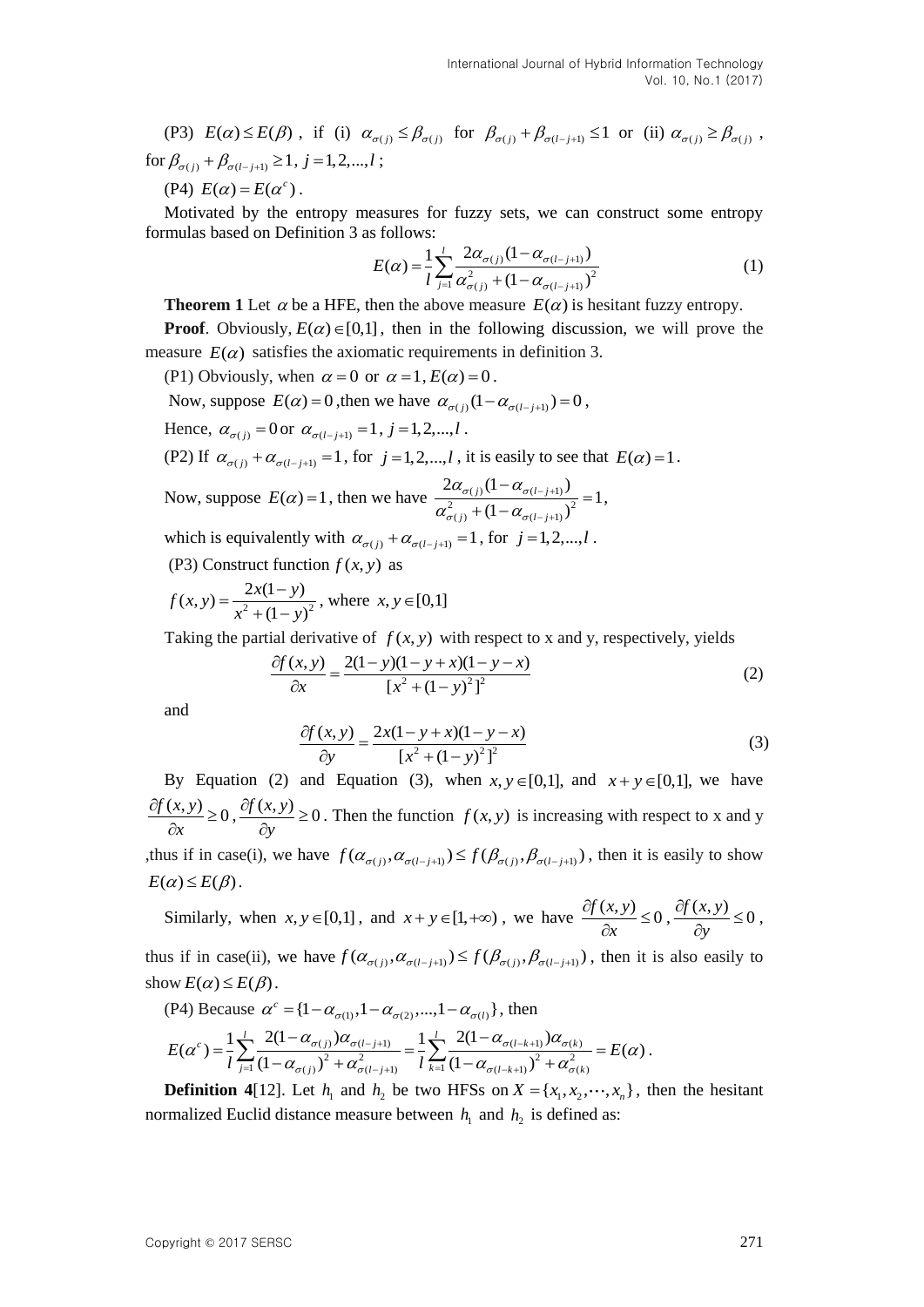International Journal of Hybrid Information Technology Vol. 10, No.1 (2017)

$$
|| h_1 - h_2 || = \sqrt{\frac{1}{l} \sum_{i=1}^{l} (h_1^{\sigma(j)} - h_2^{\sigma(j)})^2}
$$
 (4)

 $\|R_1 - h_2\| = \sqrt{\frac{1}{2}\sum_{i=1}^{n} (\alpha_i^{(i)})^2 - R_i^{(i)}}\}$  (4)<br>
where  $\{l(t)\}$  is the number of the elements in the *h*, in most cases,  $\{l(t)\}$  and  $\{l(t)\}$ <br>
conventiones, lat  $t = \max_l (l(t_1), l(t_1))$ . If  $l(t_1) > l(t_2)$ , then to operat where  $l(h)$  is the number of the elements in the h, in most cases,  $l(h_1) \neq l(h_2)$ , and for convenience, let  $l = \max\{l(h_1), l(h_2)\}\$ . If  $l(h_1) > l(h_2)$ , then to operate correctly, we need to add some values to the HFE  $h_2$ . The added values mainly depend on the decision makers" risk preferences. Optimists anticipate desirable outcomes and may add the maximum value, while pessimists expect unfavorable outcomes and may add the maximum value, while pessimists expect unfavorable outcomes and may add the minimum value. For example, let  $h_1 = \{0.1, 0.2, 0.3\}, h_2 = \{0.4, 0.5\}$ . According to above analysis, optimists will extend  $h_2$  to  $h_2 = \{0.4, 0.5, 0.5\}$ , and pessimists will extend  $h_2$  to  $h_2 = \{0.4, 0.4, 0.5\}$ . Although the results may be different if we extend the shorter one by adding different values, this is reasonable because the decision makers' risk preferences can directly influence the final decision(Liu and Wang[20]; Merigó and Gil-Lafuente[21]; Zhang and Wei[12] ).

In this paper, we assume that the decision makers are all pessimistic (other situations can be studied similarly).

#### **3. New Decision Making Method**

There are already many multi-attribute decision-making (MADM) method are developed under different environments, which are the attribute values expressed crisp numbers, interval numbers, triangular fuzzy numbers and intuitionistic fuzzy numbers. In the decision-making process, sometimes, the information about attribute weights is completely unknown because of time pressure, lack of knowledge or data, and the expert"s limited expertise about the problem domain (Chou *et al*.[22]; Xia and Xu [23]). In this section, we shall we extend the TOPSIS method to solve MADM problem with the hesitant fuzzy set information based an extension entropy method with the new hesitant fuzzy entropy measure. The calculation process of the hesitant fuzzy MADM method is shown in the Figure 1.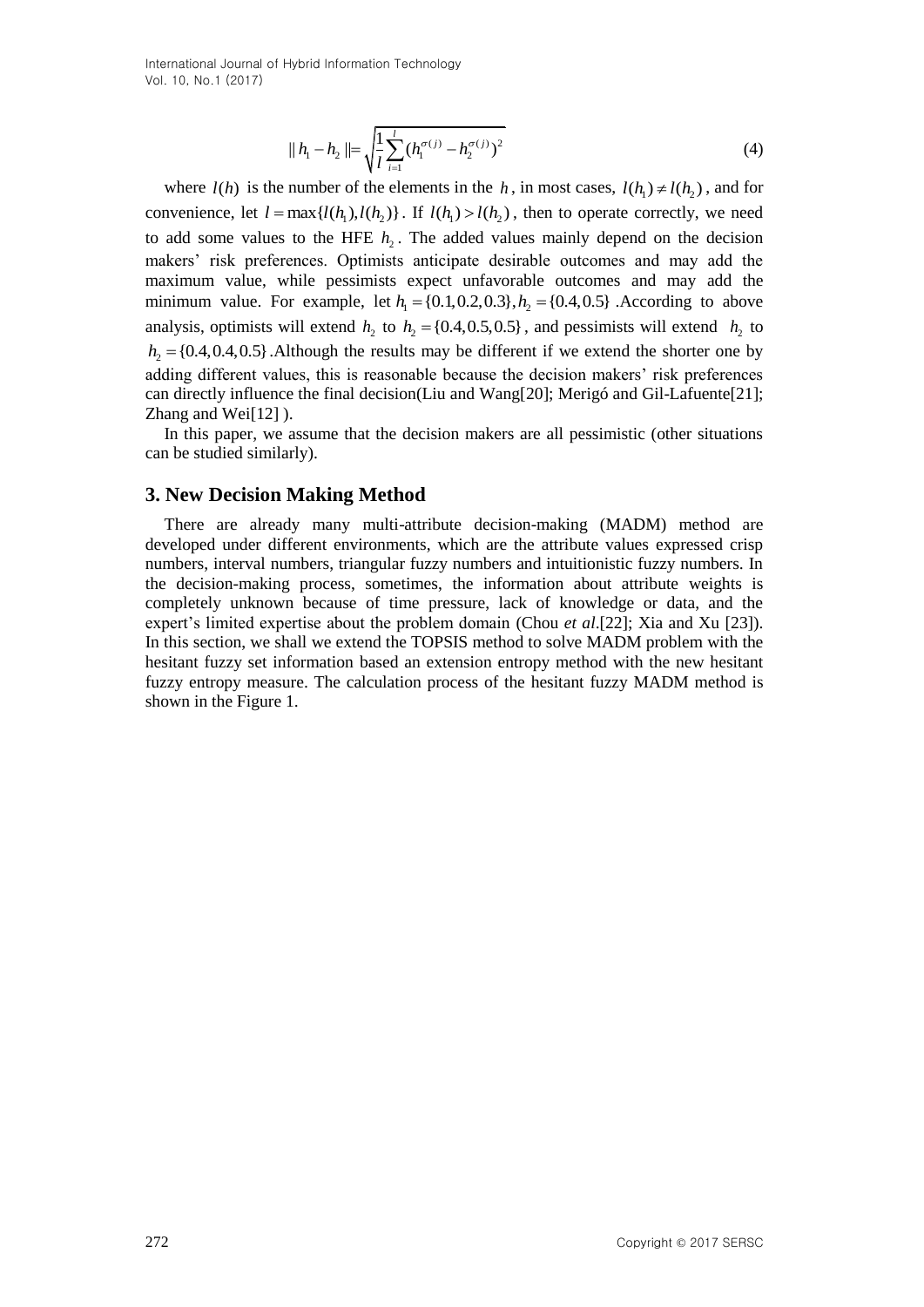

**Figure 1. The Calculation Process of the Hesitant Fuzzy MADM**

For a MADM problem, there are *m* alternatives  $A_1, A_2, \dots, A_m$ , and *n* attributes  $G_1, G_2, \dots, G_n$ . Suppose that the attribute weight vector  $w = (w_1, w_2, \dots, w_n)^T$ satisfies  $w_j \in [0,1], j = 1,2,...,n$  and 1  $\sum_{i=1}^{n} w_i = 1$  $\sum_{j=1}^{\infty}$ <sup>*w*</sup> *j w*  $\sum_{j=1} w_j = 1$ . Based on the above analysis, we give the new decision making methods as follows:

*Step 1.* The decision-maker provides all the possible evaluations about the alternative  $A_i$  satisfies the attribute  $G_j$ , denoted by an HFE  $h_{ij}$ . Then we get the following decision matrix

$$
H = (h_{ij})_{m \times n} = A_2 \begin{pmatrix} G_1 & G_2 & \cdots & G_n \\ h_{11} & h_{12} & \cdots & h_{1n} \\ h_{21} & h_{22} & \cdots & h_{2n} \\ \vdots & \vdots & \vdots & \ddots & \vdots \\ h_{m1} & h_{m2} & \cdots & h_{mn} \end{pmatrix}
$$
(5)

**Step 2.** If the information about the weight  $w_j$  of the attribute  $G_j$  is unknown completely, then we use the entropy weight method to determine the attribute weights. And the weight of *j*th attribute is defined as follows:

$$
w_j = \frac{1 - e_j}{n - \sum_{j=1}^n e_j}, \quad j = 1, 2, ..., n
$$
 (6)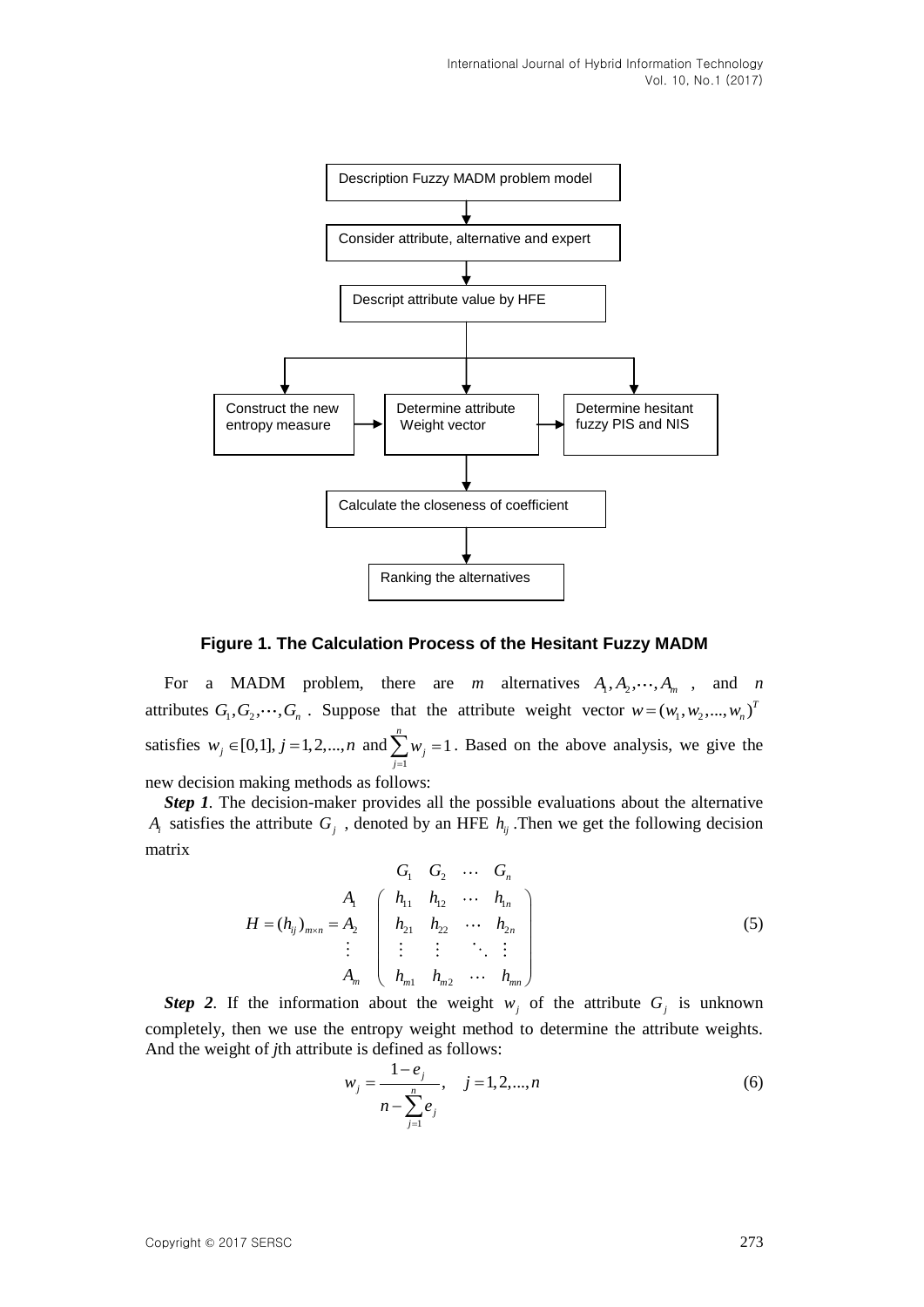Here 1  $\frac{1}{m}\sum_{j=1}^{m}E(h_{ij}), \quad j=1,2,...,$  $e_j = \frac{1}{m} \sum_{i=1}^{m} E(h_{ij}), \quad j = 1, 2, ..., n$ , and each  $E(h_{ij})$  *is* calculated by Equation (1).

*Step* 3. Let *I* and *J* be the sets of benefit attributes and cost attributes, respectively. Define the hesitant fuzzy positive ideal solution (PIS) is<br>  $A^* = \{ \langle x_1, h_1^* \rangle, \langle x_2, h_2^* \rangle, \dots, \langle x_n, h_n^* \rangle \}$ 

$$
A^* = \{ \langle x_1, h_1^+ \rangle, \langle x_2, h_2^+ \rangle, \dots, \langle x_n, h_n^+ \rangle \}
$$
 (7)

Where 
$$
\langle x_j, h_j^+ \rangle = \langle x_j, \{(h_j^1)^+, (h_j^2)^+, \cdots, (h_j^l)^+\} \rangle
$$
,  $(h_j^k)^+ = \begin{cases} \max_{i=1,\cdots,m} \{h_{ij}^{\sigma(k)}\}, j \in I \\ \min_{i=1,\cdots,m} \{h_{ij}^{\sigma(k)}\}, j \in J \end{cases}$  and

 $k = 1, 2, ..., l$ ;

And the height fuzzy negative ideal solution (NIS) is  
\n
$$
A^* = \{ \langle x_1, h_1^- \rangle, \langle x_2, h_2^- \rangle, \dots, \langle x_n, h_n^- \rangle \},
$$
\n(8)  
\nwhere  $\langle x_j, h_j^- \rangle = \langle x_j, \{(h_j^1)^-, (h_j^2)^-, \dots, (h_j^l)^-\} \rangle$ ,  $(h_j^k)^- = \begin{cases} \min_{i=1,\dots,m} \{h_{ij}^{\sigma(k)}\}, j \in I \\ \max_{i=1,\dots,m} \{h_{ij}^{\sigma(k)}\}, j \in I \end{cases}$  and

 $k = 1, 2, \dots, l$ .

*Step 4.* Calculate the distance measure between the alternative  $A_i$  and the positive ideal solution (PIS) or the negative-ideal solution (NIS) as follows:

$$
d_i(A_i, A^*) = \sum_{j=1}^n w_j d(h_{ij}, h_j^*)
$$
\n(9)

and

$$
d_i(A_i, A^-) = \sum_{j=1}^n w_j d(h_{ij}, h_j^-)
$$
\n(10)

Here the distance measure  $d(h_{ij}, \cdot)$  is defined in Definition 4.

**Step 5.**Calculate the closeness of coefficient of each alternative  $A_i$  to the ideal solution, which defined as follows:

$$
C(A_i) = \frac{d_i(A_i, A^-)}{d_i(A_i, A^*) + d_i(A_i, A^-)}
$$
(11)

**Step 6**.Rank the alternatives  $A_i$  ( $i = 1, 2, ..., m$ ) according to the values of  $C(A_i)$  ( $i = 1,2,...,m$ ) by the following rule:

The smaller the value of  $C(A_i)$  is, the better the alternative  $A_i$  is.

### **4. Case Analysis**

To illustrate effectiveness and practicability of the proposed method, we adapted an example from Boran *et al*. [24] and Xu and Xia [14]. An automotive company is desired to select the most appropriate supplier for one of the key elements in its manufacturing process. After pre-evaluation, four suppliers are selected as the candidate alternatives for further evaluation. To evaluate alternative suppliers, four attributes are considered as  $G<sub>1</sub>$ : Product quality,  $G_2$ : Relationship closeness,  $G_3$ : Delivery performance, and  $G_4$ : Price. Here,  $G_1$ ,  $G_2$ , and  $G_3$  are the benefit attributes, and  $G_4$  is the cost attribute. The decision maker provides all the possible assessments of the alternative  $A_i$  on the attribute  $G_j$ , For example, to evaluate the degrees that the alternative  $A<sub>1</sub>$  should satisfy the attribute  $G<sub>1</sub>$ ,

some experts assign 0*.*2, some assign 0*.*4 and the others assign 0*.*7, and these three parts cannot persuade each other, therefore, the degrees that the alternative  $A<sub>1</sub>$  satisfy the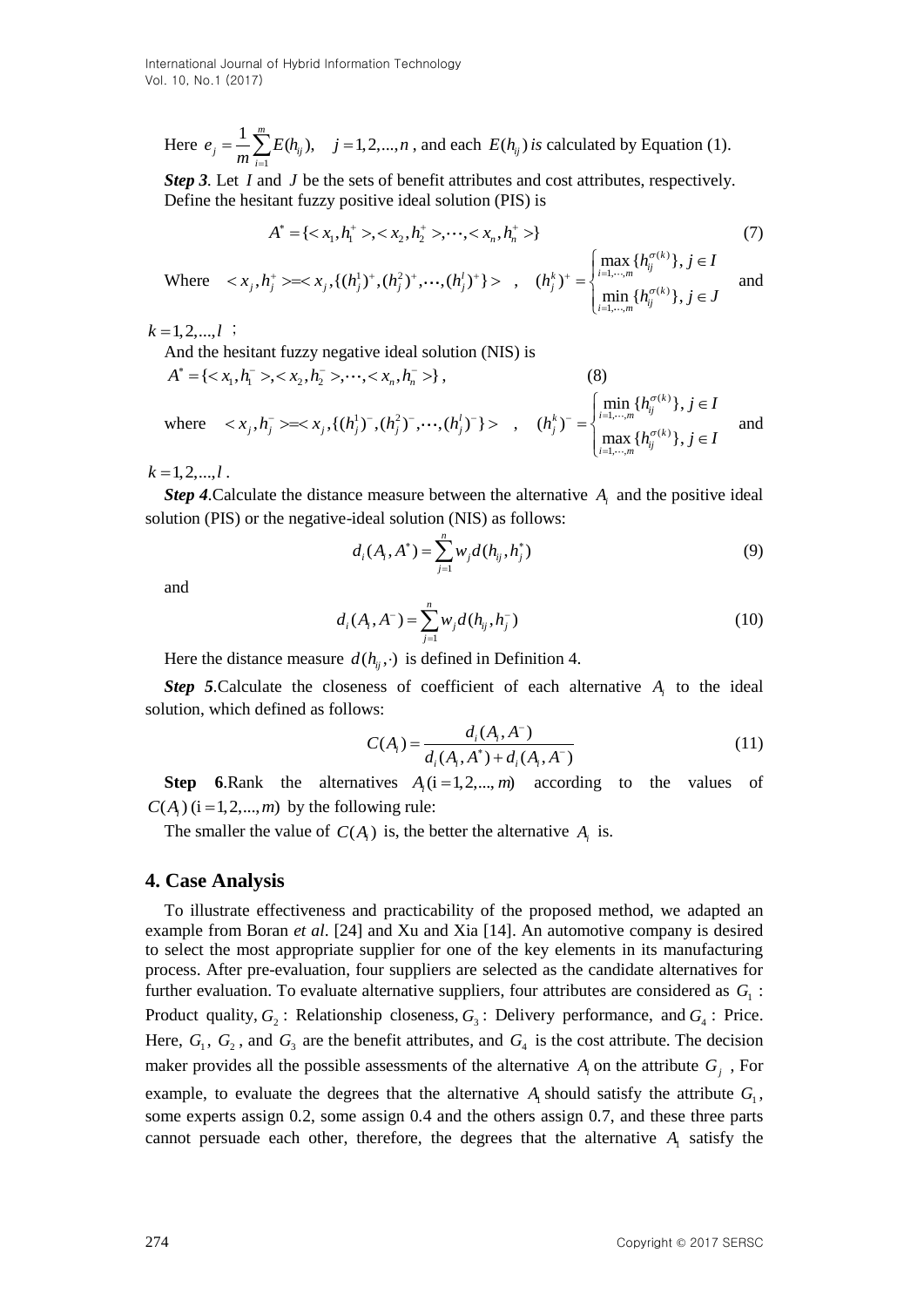attribute  $G_1$  can be considered as an HFE  $h_{ij}$  and noted as {0.2, 0.4, 0.7}. The hesitant fuzzy decision matrix  $H = (h_{ij})_{m \times n}$  is shown in Table 1.

|                             | $G_{1}$             | $G_{2}$                  | G <sub>2</sub>                | $G_{4}$             |  |  |
|-----------------------------|---------------------|--------------------------|-------------------------------|---------------------|--|--|
| $A_{i}$                     | $\{0.2, 0.4, 0.7\}$ | $\{0.1, 0.2, 0.5, 0.7\}$ | ${0.2, 0.3, 0.5, 0.7, 0.8}$   | $\{0.1, 0.4, 0.6\}$ |  |  |
| A,                          | $\{0.4, 0.6, 0.7\}$ | ${0.1, 0.2, 0.4, 0.6}$   | $\{0.3, 0.4, 0.6, 0.8, 0.9\}$ | ${0.1, 0.2, 0.4}$   |  |  |
| $A_{2}$                     | ${0.2, 0.3, 0.6}$   | $\{0.3, 0.4, 0.5, 0.9\}$ | $\{0.2, 0.4, 0.6, 0.7, 0.8\}$ | ${0.3, 0.4, 0.8}$   |  |  |
| $A_{\scriptscriptstyle{A}}$ | $\{0.2, 0.3, 0.5\}$ | $\{0.2, 0.3, 0.5, 0.7\}$ | $\{0.4, 0.6, 0.7, 0.8, 0.9\}$ | $\{0.1, 0.2, 0.7\}$ |  |  |

**Table 1. Hestiant Fuzzy Decision Matrix**

Suppose that the information about the attribute weights is unknown completely, to get the optimal alternative, we use the proposed method to solve it and the calculation steps are given as follows:

*Step 1.*Calculate the entropy matrix by Equation (1) and the results are reported in Table 2:

|       | $\overline{\smile}$ | しっ     | $\sim$ | ◡◮     |
|-------|---------------------|--------|--------|--------|
|       | 0.2867              | 0.2900 | 0.3020 | 0.2733 |
| $Y_2$ | 0.2600              | 0.2550 | 0.2920 | 0.1933 |
| $Y_3$ | 0.2567              | 0.2900 | 0.2920 | 0.2867 |
| 1 A   | 0.2367              | 0.2800 | 0.2460 | 0.2733 |

**Table 2. Entropy Matrix**

Then by Equation (6), the attribute weight vector can be obtained as: Then by Equation (6), the attribute weight vector can be  $w = (w_1, w_2, ..., w_n)^T = (0.2533, 0.2469, 0.2454, 0.2544)^T$ .

*Step 2*. Utilize Equation (9) and Equation (10) to calculate the Euclid distance between the alternative  $A_i$  and the PIS or the NIS:

 $d_1(A_1, A^*) = 0.1735$ ,  $d_2(A_2, A^*) = 0.0793$ ,  $d_1(A_1, A^*) = 0.1631$ ,  $d_4(A_4, A^*) = 0.1346$ and

 $d_1(A_1, A^-) = 0.0917$ ,  $d_2(A_2, A^-) = 0.1568$ ,  $d_3(A_3, A^-) = 0.0825$ ,  $d_4(A_4, A^-) = 0.1166$ .

**Step 3.** Calculate the closeness of coefficient of each alternative  $A_i$  to the ideal solution by Equation (11):

 $C(A_1) = 0.3458, C(A_2) = 0.6643, C(A_3) = 0.3360, C(A_4) = 0.4642$ .

*Step 4.* Rank all the alternatives  $A_i$  ( $i = 1, 2, 3, 4$ ) according to the values of  $C(A_i)$  ( $i = 1, 2, 3, 4$ ) 1, 2, 3, 4) in ascending order, then the ranking order is obtained as:  $A_2 > A_4 > A_3 > A_1$ . This result is also in agreement with the one obtained in (Xu and Xia [14]).

# **5. Conclusion**

Though many information measures have been developed for hesitant fuzzy sets, still there is a scope that better measures can be developed, which will find applications in a variety of fields. In this paper, we have proposed a new information entropy measure for hesitant fuzzy sets. The measure is a complement of existing entropy measure for hesitant fuzzy sets. Furthermore, based on the new entropy measure, a decision making method is put forward for the multi-attribute decision making problem, in which the attribute values expressed with HFEs. Finally, an example is given to show that the new decision making method is practical and effective. The proposed method can also be extended to other multi-attribute decision making problems, such as machine selection, supplier evaluation, in which attribute values are expressed with hesitant fuzzy numbers.